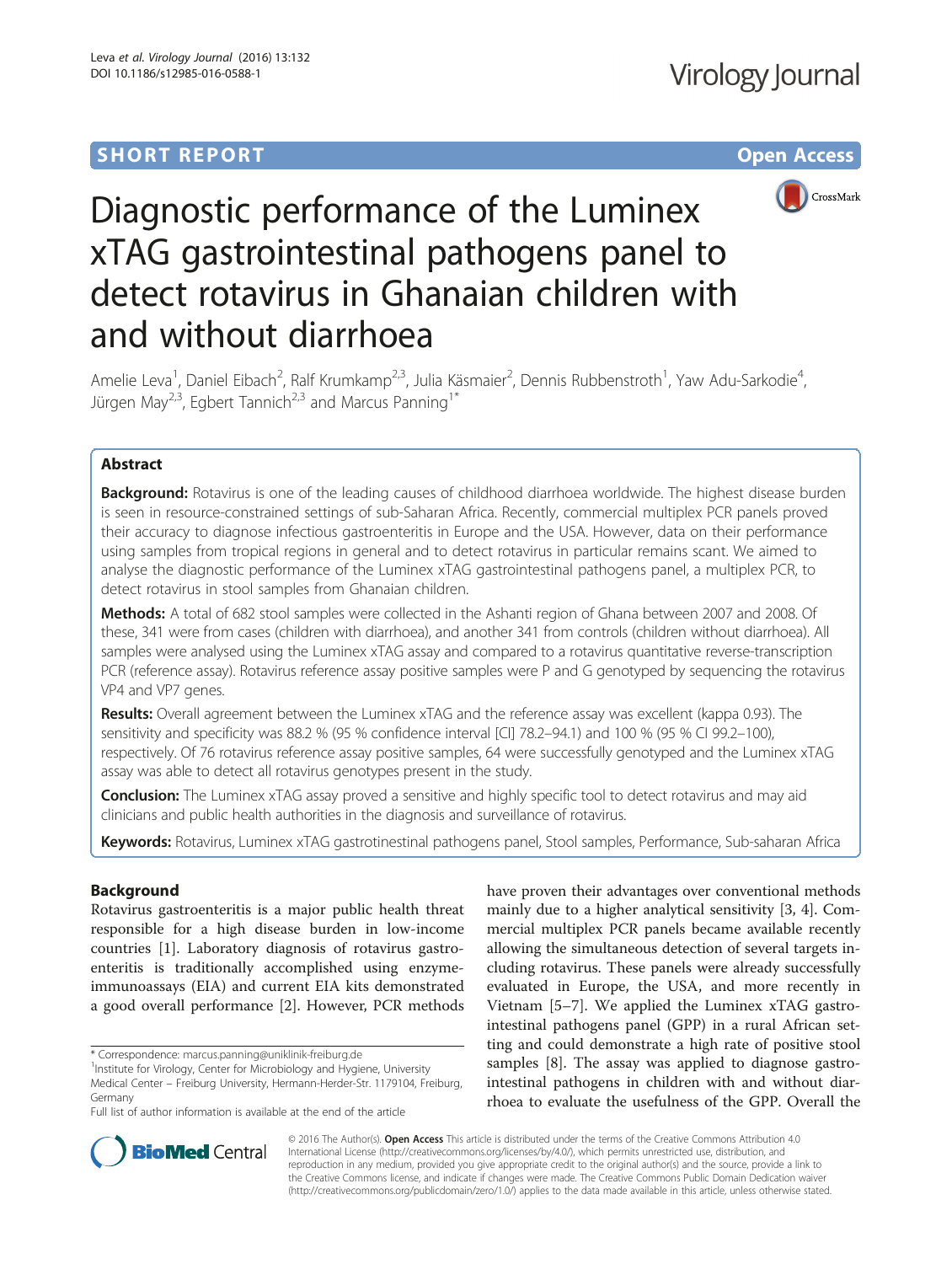three most common pathogens were enterotoxigenic Escherichia coli, Giardia lamblia, and Shigella spp.. In particular, we could show an association with diarrhoea for rotavirus. However, there is only scant evidence on the diagnostic performance of commercial multiplex PCR panels using samples from tropical settings in general and to detect rotavirus in particular.

We aimed to evaluate the performance of the Luminex xTAG GPP multiplex PCR in comparison to a reference quantitative reverse-transcription PCR (qRT-PCR) to detect rotavirus in stool samples from Ghanaian children.

## Results

Among cases, 49/341 (14.4 %) tested positive using qRT-PCR, and 44/341 (12.9 %) tested positive using the GPP. In controls, 27/341 (7.9 %) were qRT-PCR positive, and 23/341 (6.7 %) were positive using the GPP assay. Comparable qRT-PCR Ct-values between cases (median Ct-value: 21.5, interquartile range [IQR]: 19.8; 25.1) and controls (median Ct-value: 22.0, IQR: 19.2; 27.0) were observed ( $p = 0.66$ ). Rotavirus was detected more frequently in cases  $(n = 49, 14.4 \%)$  compared to controls  $(n = 27,$ 7.9 %) using qRT-PCR  $(p = 0.010)$ , and GPP  $(n = 44)$ , 12.9 % versus  $n = 23, 6.7$  %;  $p = 0.009$ ), respectively.

Overall agreement between qRT-PCR and GPP was excellent (kappa 0,93). The test performance of the GPP in comparison to qRT-PCR is summarized in Table 1. In cases, the sensitivity of GPP was slightly higher (Table 1). The nine GPP false-negative results had a median qRT-PCR Ct-value of 30 (IQR: 28.8; 32.5) indicating low rotavirus loads. Of note, all nine samples tested rotavirus positive using the FTD viral gastroenteritis assay, suggesting that these samples were indeed GPP falsenegatives. Five of these nine samples were from cases, and four from controls.

There was a significant difference in qRT-PCR Ctvalues between 44 GPP-positive (median Ct-value: 21, IQR: 19.8; 23.3) and five GPP-negative cases (median Ct-value: 29, IQR: 27.5; 29.8,  $p = 0.0001$ ) (Fig. [1\)](#page-2-0). Of the 76 qRT-PCR positive samples 64 (84 %) were rotavirus G and P genotyped. The GPP assay was able to detect all rotavirus genotypes present in the study (Table [2\)](#page-2-0). Of note, we failed to genotype the nine GPP false-negative samples.

Comparable MFI-values using the GPP assay between cases (median MFI: 3875; IQR: 2791; 4795) and controls (median MFI: 3314, IQR: 2173; 4485) were

observed  $(p = 0.33)$ . Next, we analyzed GPP MFIvalues in four different groups with qRT-PCR Ctvalues <20 (median MFI: 4475, IQR: 3766; 4960), 20- 25 (median MFI: 3505, IQR: 2583; 4414), 25–30 (median MFI: 1694, IQR: 145; 2882), and >30 (median MFI: 46, IQR: 44; 63), respectively (Fig. [2\)](#page-2-0). There was a statistically significant difference between the groups with Ct-values ranging from  $20-25$ ,  $25-30$ , and  $>30$ , respectively, using one-way ANOVA analysis. Only a weak negative correlation of −0.47 (95 % CI −6.64 to −0.26) was seen between qRT-PCR values and GPP MFI-values.

Finally, the number of co-detections with other pathogens as determined using the GPP did not differ significantly between cases (median 3, IQR: 2; 3) and controls (median 2, IQR: 1; 4), and between GPP-positive (median 2, IQR: 1; 3) and GPP-negative (median 2, IQR: 2; 4) samples. Overall the rate of co-detections was statistical significantly different between rotavirus GPPpositive [67/67 (100 %)] and GPP-negative [575/615 (93.5 %)] samples (Fishers exact test,  $p = 0.025$ ). The distribution of pathogens among rotavirus GPP-positive and rotavirus GPP-negative samples is shown in Table [3](#page-3-0). Of note, significantly more enterotoxigenic Escherichia  $coll$  (59 % versus 43 %,  $p = 0.0187$ ), *Escherichia coli* O157 (15 % versus 3 %,  $p = 0.0029$ ), and *Shigella* spp. (40 % versus 22 %,  $p = 0.0052$ ) were detected among rotavirus GPP-negative samples compared to GPPpositive samples (Table [3](#page-3-0)).

## **Discussion**

We could show an excellent agreement between the GPP and qRT-PCR to detect rotavirus in stool samples from Ghanaian children. The high specificity of the GPP is reassuring. The sensitivity of the GPP to detect rotavirus was slightly lower than reported previously [\[5](#page-4-0), [9](#page-4-0)]. However, numbers of rotavirus positive samples were rather low in both studies [[5](#page-4-0), [9](#page-4-0)]. Another study from Vietnam used a comprehensive panel of samples and demonstrated a sensitivity of 92.2 % and specificity of 98.9 %, respectively, for rotavirus [[7](#page-4-0)]. These data from an Asian tropical country are in line with our findings although different rotavirus qRT-PCR assays were used as a comparator. On the other hand, rare rotavirus genotypes or genetic variants which are prevalent in West Africa might undergo GPP detection, but warrants further studies [[10](#page-4-0)]. As a limitation we could not sequence

Table 1 Performance of the Luminex GPP in comparison to the rotavirus reference qRT-PCR assay among all study subjects (top panel) and cases only (bottom panel)

|                                  | TP. n | FP. n | FN. n | TN. n | Sensitivity % (95 % CI) | Specificity % (95 % CI) | kappa |
|----------------------------------|-------|-------|-------|-------|-------------------------|-------------------------|-------|
| All study subjects ( $n = 682$ ) | 67    |       |       | 606   | 88.2 (78.2-94.1)        | 100 (99.2-100)          | 0.93  |
| Cases $(n = 341)$                | 44    |       |       | 292   | 89.7 (76.9–96.2)        | 100 (98.4-100)          | 0.94  |

TP true positive; FP false positive; FN false negative; TN true negative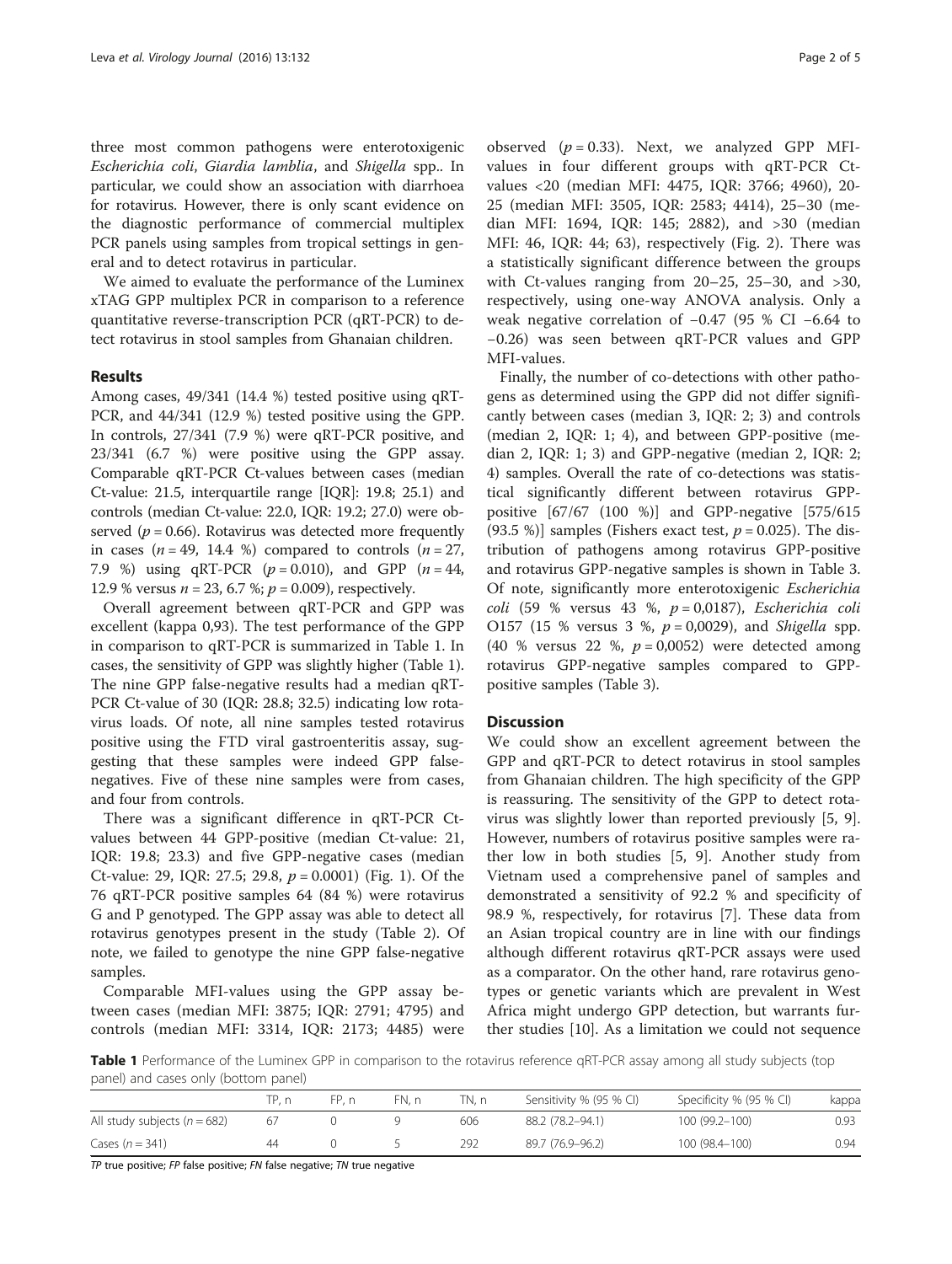<span id="page-2-0"></span>

the qRT-PCR positive/GPP negative samples mainly due to low virus concentrations. Little left over material prevented further sequencing efforts.

Intriguingly, we detected less rotavirus shedding among controls using GPP and qRT-PCR compared to a recent study from Malawi [[11\]](#page-4-0). Differences in herd immunity are possible reasons for this finding. However, rotavirus shedding using RT-PCR has been observed in different studies but the relevance remains unclear [\[12](#page-4-0)]. Subclinical infections or prolonged shedding after acute infections might play a role and deserve further studies. In light of the high sensitivity of the qRT-PCR and consistency with GPP results it is less likely that sensitivity issues played a role. Interestingly, the median qRT-PCR Ct-value of GPP-positive cases in our study is close to the Ct-value of 19.5 in diarrheal cases of another study supporting the notion that low Ct-values are associated with clinically relevant disease [\[11](#page-4-0)]. Of note, the results of the GPP are of qualitative nature only and quantitative results might provide a better resolution of

Table 2 Shown are results for the Luminex GPP assay according to rotavirus genotype and median Ct-value of qRT-PCR

|                           | $\sqrt{2}$        |                                    |                                     |  |
|---------------------------|-------------------|------------------------------------|-------------------------------------|--|
| Rotavirus<br>genotype     | No. of<br>strains | Median gRT-PCR Ct-<br>value, (IQR) | Luminex GPP<br>positive, $n = (\%)$ |  |
| G1[P8]                    | 25                | 20.3 (19.3-22.8)                   | 25 (100)                            |  |
| G2[P4]                    | 17                | 21 (19.3-22.6)                     | 17 (100)                            |  |
| G2[P6]                    | 12                | 20.4 (18.8-21.9)                   | 12 (100)                            |  |
| $G2[$ P-UD <sup>a</sup> ] | 7                 | 25.1 (21.7-27.2)                   | 7(100)                              |  |
| G3[P6]                    | 3                 | $22.1(20-23.1)$                    | 3(100)                              |  |
| Total                     | 64                | 21 (19.6-23.3)                     | 64 (100)                            |  |
|                           |                   |                                    |                                     |  |

Abbreviations: IQR interquartile range; Ct cycle threshold, GPP gastrointestinal pathogens

<sup>a</sup> UD, undetermined



PCR results and disease [\[13\]](#page-4-0). As a surrogate marker for rotavirus RNA concentrations we could show that MFI values of the GPP might provide useful semiquantitative information. However, further studies are needed to establish reliable quantitative data using the GPP. Ultimately, studies are needed to appreciate the value of multiplex PCR in order to improve patient care. As a limitation of our study we did not address the diagnostic performance of all pathogens included in the GPP panel. Previous studies have shown a good overall performance but further studies using samples from Africa are needed.

## Conclusion

We evaluated the Luminex GPP assay to detect rotavirus using stool samples from Ghanaian children and could demonstrate that the Luminex GPP is a sensitive and highly specific tool for this purpose. The GPP is able to detect a broad range of rotavirus genotypes prevalent in Ghana and our results suggest that the assay can provide semi-quantitative data which requires further investigation. Thus, pending its implementation in resourceconstrained African countries the GPP assay might provide a valuable tool in the detection and surveillance of rotavirus.

## Methods

Samples used in the current study were a subset of samples collected in the framework of a case-control study on causes of diarrhoea in children. The study was conducted at the children's Outpatients Department (OPD) of the Agogo Presbyterian Hospital, a district hospital in the Ashanti region of Ghana [\[14](#page-4-0)]. For the current study, stool samples from children below 6 years of age visiting the hospital's OPD between June 2007 and October 2008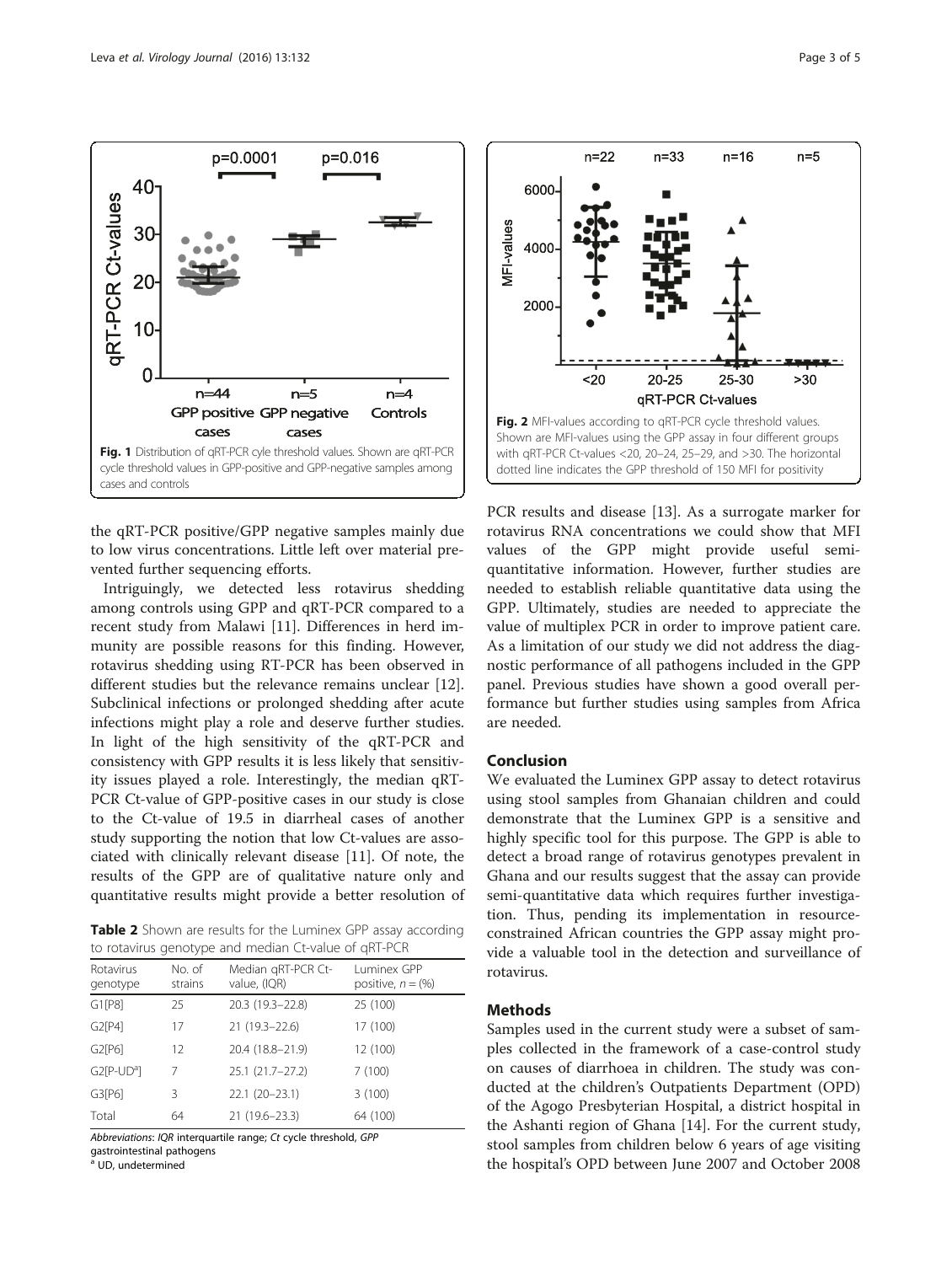<span id="page-3-0"></span>Table 3 Number and percentage of co-detections among rotavirus GPP-positive and rotavirus GPP-negative samples

|                                 | Rotavirus GPP-positive, $n = 67$ | Rotavirus GPP-negative, $n = 615$ |             |  |
|---------------------------------|----------------------------------|-----------------------------------|-------------|--|
| Pathogen                        | $n=$ , $(%)$                     | $n=$ , $(%)$                      | $p$ -value* |  |
| Adenovirus 40/41                | 4(6)                             | 27(4)                             | 0,5338      |  |
| Norovirus GI/GII                | 3(4)                             | 63 (10)                           | 0,1884      |  |
| Campylobacter spp.              | 19 (28)                          | 212 (34)                          | 0344        |  |
| Clostridium difficile toxin A/B | 1(1)                             | 3(0,5)                            | 0,3394      |  |
| Cryptosporidium spp.            | 1(1)                             | 44 (7)                            | 0,1137      |  |
| Entamoaba histolytica           | 0(0)                             | 3(0,5)                            |             |  |
| Escherichia coli LT/ST (ETEC)   | 29 (43)                          | 362 (59)                          | 0,0187      |  |
| Escherichia coli O157           | 2(3)                             | 94 (15)                           | 0,0029      |  |
| Escherichia coli STEC (stx1/2)  | 1(1)                             | 20(3)                             | 0,7115      |  |
| Giardia lamblia                 | 28 (42)                          | 325 (53)                          | 0,0947      |  |
| Salmonella spp.                 | 6(9)                             | 84 (14)                           | 0,3445      |  |
| Shigella spp.                   | 15(22)                           | 246 (40)                          | 0,0052      |  |
| Yersinia enterocolitica         | 0(0)                             | 0(0)                              |             |  |
| Vibrio cholerae                 | 0(0)                             | 0(0)                              |             |  |
| $\sim$ $ \sim$ $ \sim$ $-$      |                                  |                                   |             |  |

\*Fisher's exact test

were selected. Children with diarrhoea, defined as at least three loose stools within the last 24 h, served as cases. During the same period, children attending the OPD without gastrointestinal symptoms were recruited as controls. A total of 682 samples were selected for this study. Of these, 341 samples were from cases and another 341 were from controls.

Immediately after stool collection, the samples were frozen at −20 °C and shipped on dry ice to Germany for further analyses as described elsewhere [\[14\]](#page-4-0). Following nucleic acid extraction from 200 mg stool samples were analyzed using the GPP (Luminex Corporation, Austin, TX) according to the manufacturer's instructions. The results for rotavirus are reported in median fluorescence intensity (MFI) values from each sample. A published rotavirus qRT-PCR was used as the reference assay [\[15\]](#page-4-0). Briefly, a qRT-PCR targeting the NSP3 gene was used to detect rotavirus nucleic acids. A 25-μl reaction contained 5 μl of prepared nucleic acids (the same as used for the GPP), 2× AgPath-ID One-Step RT-PCR buffer (Thermo Fisher, Darmstadt, Germany), 0.4 μM primer JVKF (CAGTGGTTGATGCT-CAAGATGGA; TIB-Molbiol, Berlin, Germany), 0.4 μM primer JVKR (TCATTGTAATCATATTGAATACCCA, TIB-Molbiol), 0.2 μM probe JVKP (ACAACTGCAGCTT-CAAAAGAAGWGT). Probe JVKP was labeled with 5′ FAM and a 3′ nonfluorescent quencher (TIB-Molbiol). The cycling conditions in an ABI Prism 7500 machine (Thermo Fisher) were as follows: 50 °C for 15 min, 95 °C for 10 min, and 45 cycles of 95 °C for 10 s and 60 °C for 35 s. The data were analyzed with the Sequence detector software V 2.0.6 (Thermo Fisher). Positive and no-template controls were included in each PCR run.

The analytical sensitivity of the qRT-PCR was 12.5 in vitro-transcribed RNA copies per reaction [95 % confidence interval (CI) 9.6 to 20.9 RNA copies per reaction] as determined using probit analysis. The rotavirus strains were G and P genotyped by sequencing according to Iturizza-Gomara et al. [\[16](#page-4-0)]. The Fast Track Diagnostics (FTD) viral gastroenteritis kit (Junglingster, Luxemburg) was used to analyze discrepant results between GPP and qRT-PCR. A sample was considered GPP false-positive if both the qRT-PCR and the viral gastroenteritis kit yielded a negative rotavirus result.

All statistical analyses were done using the Graph-Pad Prism software package (GraphPad, San Diego, CA, USA). Median cycle threshold (Ct)-values and MFI-values between two groups was compared using Wilcoxon rank sum test. Differences in the detection frequency of rotavirus using GPP and qRT-PCR in cases and controls were assessed with Fisher's exact test. A  $p$ -value of <0.05 was considered statistically significant. Correlation between qRT-PCR Ct-values and GPP MFI-values was assessed using the Pearson correlation coefficient. The Committee on Human Research, Publications and Ethics, School of Medical Science, Kwame Nkrumah University of Science and Technology, Kumasi, Ghana, approved the study design and the informed consent procedure.

#### Abbreviations

CI, confidence interval; Ct-value, cycle threshold value; EIA, enzyme-linked immunosorbent assay; GPP, gastrointestinal pathogens panel; IQR, interquartile range; MFI, mean fluorescence intensity; OPD, Outpatients Department; qRT-PCR, quantitative reverse-transcription polymerase chain reaction.